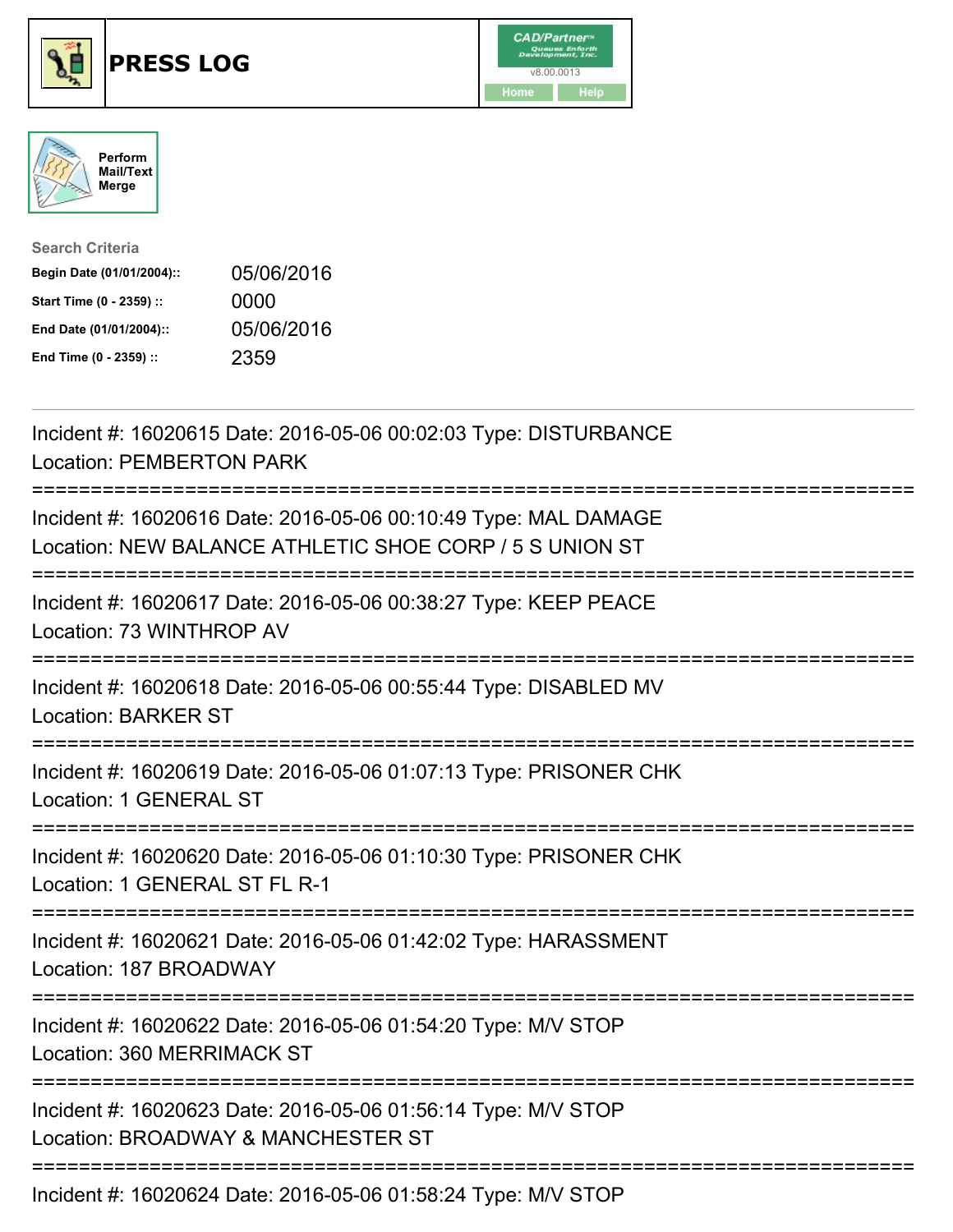Location: LESLIE ST & WOODLAND ST =========================================================================== Incident #: 16020626 Date: 2016-05-06 02:01:17 Type: M/V STOP Location: HAMPSHIRE & BROADWAY =========================================================================== Incident #: 16020625 Date: 2016-05-06 02:01:34 Type: TOW OF M/V Location: TRESPASS / 14 CAMELLA TEOLI WY =========================================================================== Incident #: 16020630 Date: 2016-05-06 02:01:44 Type: M/V STOP Location: FITZ ST & LAWRENCE ST =========================================================================== Incident #: 16020627 Date: 2016-05-06 02:03:06 Type: M/V STOP Location: BOSTON & FERRY =========================================================================== Incident #: 16020628 Date: 2016-05-06 02:05:09 Type: TOW OF M/V Location: TRESPASS / 81 OAK ST =========================================================================== Incident #: 16020629 Date: 2016-05-06 02:05:27 Type: BUILDING CHK Location: PRIMO'S LIQUORS / 450 HAVERHILL ST =========================================================================== Incident #: 16020631 Date: 2016-05-06 02:07:45 Type: BUILDING CHK Location: 703 HAVERHILL ST =========================================================================== Incident #: 16020632 Date: 2016-05-06 02:08:37 Type: M/V STOP Location: 348 HAVERHILL ST =========================================================================== Incident #: 16020634 Date: 2016-05-06 02:08:50 Type: BUILDING CHK Location: STRELLA MARKET / 157 ARLINGTON ST =========================================================================== Incident #: 16020633 Date: 2016-05-06 02:09:49 Type: UNWANTEDGUEST Location: 22 BYRON AV =========================================================================== Incident #: 16020635 Date: 2016-05-06 02:15:07 Type: M/V STOP Location: 1 BROOKFIFLD ST =========================================================================== Incident #: 16020636 Date: 2016-05-06 02:19:59 Type: M/V STOP Location: BROADWAY & HAVERHILL ST =========================================================================== Incident #: 16020637 Date: 2016-05-06 02:21:04 Type: ALARMS Location: LAWRENCE COLLISION CTR / 85 BAY STATE RD =========================================================================== Incident #: 16020638 Date: 2016-05-06 02:25:00 Type: M/V STOP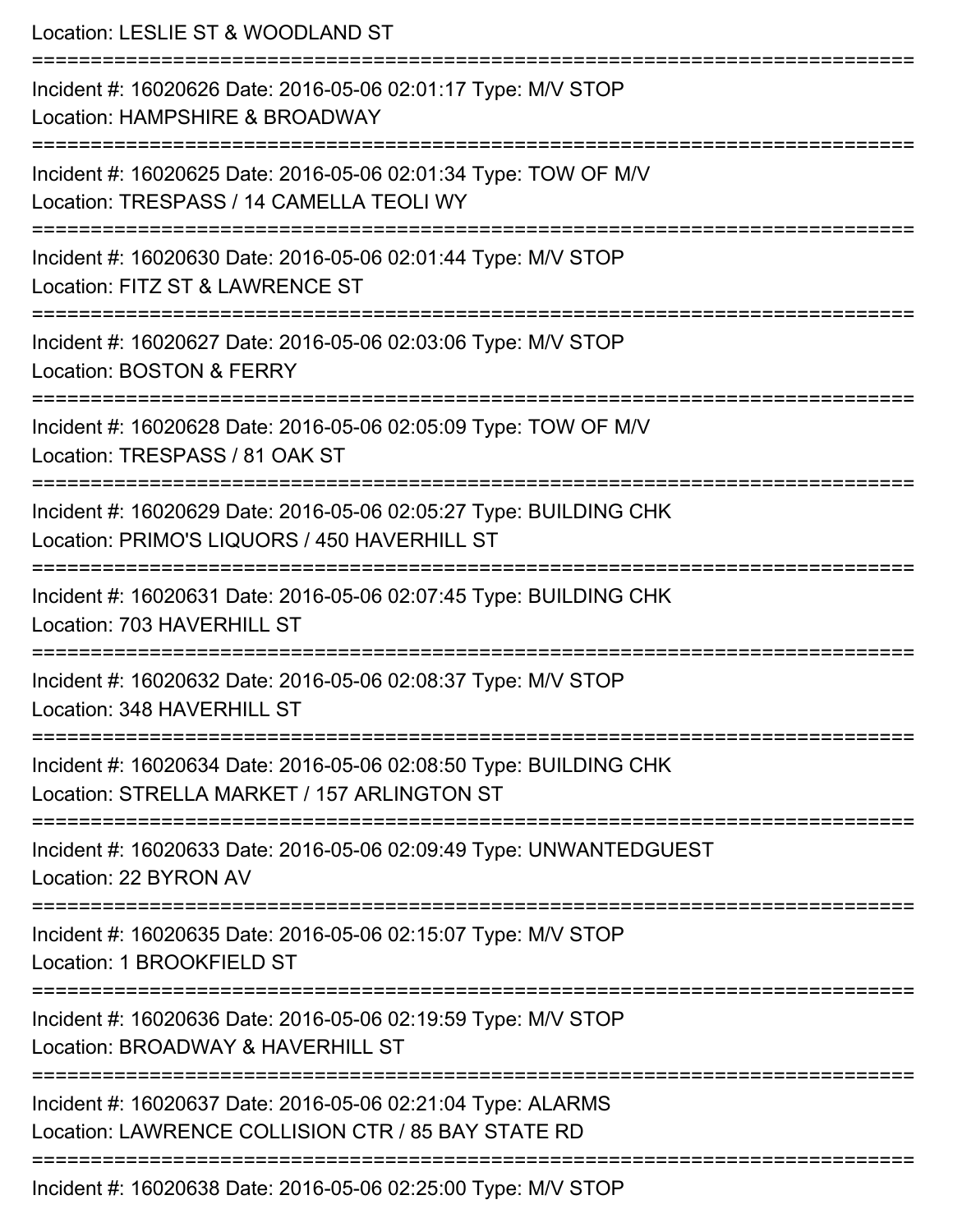| Incident #: 16020639 Date: 2016-05-06 02:28:05 Type: M/V STOP<br>Location: MANCHESTER ST & WEST ST                |
|-------------------------------------------------------------------------------------------------------------------|
| Incident #: 16020640 Date: 2016-05-06 02:34:44 Type: AUTO ACC/NO PI<br>Location: 128 MT VERNON ST                 |
| Incident #: 16020641 Date: 2016-05-06 02:37:49 Type: NOISE ORD<br>Location: 124 FARNHAM ST FL 2                   |
| Incident #: 16020642 Date: 2016-05-06 02:38:39 Type: BUILDING CHK<br>Location: CARNIVAL / COMMON ST & LAWRENCE ST |
| Incident #: 16020643 Date: 2016-05-06 02:45:57 Type: M/V STOP<br><b>Location: 97 NEWBURY ST</b>                   |
| Incident #: 16020644 Date: 2016-05-06 02:46:22 Type: M/V STOP<br>Location: 91 MARBLE AV                           |
| Incident #: 16020646 Date: 2016-05-06 02:47:04 Type: ALARMS<br>Location: ELKS LODGE / 652 ANDOVER ST              |
| Incident #: 16020645 Date: 2016-05-06 02:47:36 Type: M/V STOP<br>Location: AMESBURY ST & ESSEX ST                 |
| Incident #: 16020647 Date: 2016-05-06 02:51:08 Type: M/V STOP<br>Location: AMES ST & LOWELL ST                    |
| Incident #: 16020648 Date: 2016-05-06 02:52:34 Type: PRISONER CHK<br><b>Location: 1 GENERAL ST</b>                |
| Incident #: 16020649 Date: 2016-05-06 02:54:39 Type: TOW/REPOSSED<br>Location: LPD / 90 LOWELL ST                 |
| Incident #: 16020650 Date: 2016-05-06 02:56:33 Type: M/V STOP<br>Location: HILLSIDE AV & YALE ST                  |
| Incident #: 16020651 Date: 2016-05-06 03:01:17 Type: BUILDING CHK<br>Location: ESPERANZA MARKET / 64 MILTON ST    |
| Incident #: 16020653 Date: 2016-05-06 03:08:19 Type: BUILDING CHK                                                 |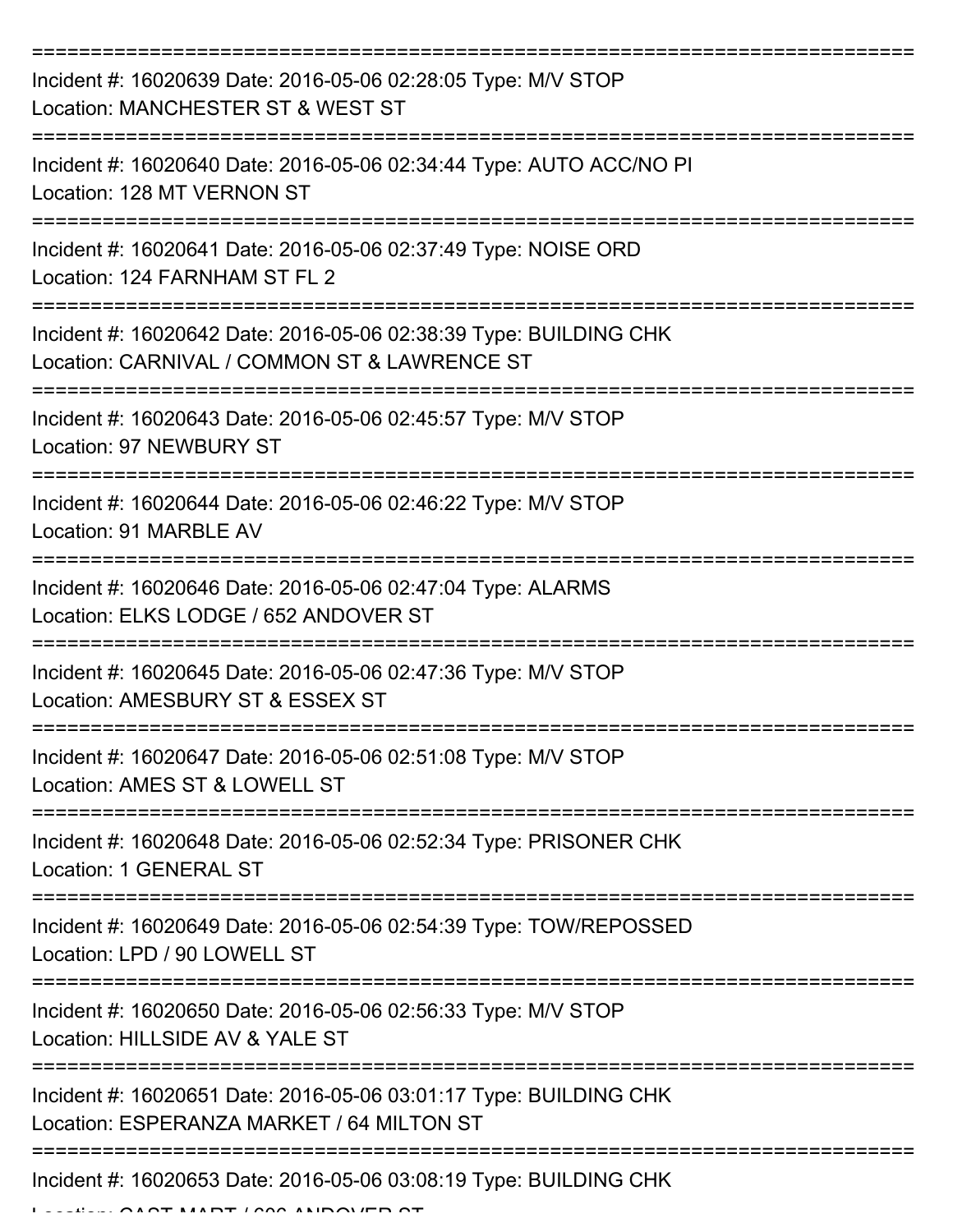| Incident #: 16020652 Date: 2016-05-06 03:13:09 Type: M/V STOP<br>Location: ANDOVER ST & BLANCHARD ST                        |
|-----------------------------------------------------------------------------------------------------------------------------|
| Incident #: 16020654 Date: 2016-05-06 03:22:30 Type: M/V STOP<br>Location: ESSEX ST & UNION ST                              |
| Incident #: 16020655 Date: 2016-05-06 03:26:48 Type: BUILDING CHK<br>Location: NEW BLACK LACE / 8 S BROADWAY                |
| Incident #: 16020656 Date: 2016-05-06 03:28:19 Type: BUILDING CHK<br>Location: 50 S BROADWAY                                |
| Incident #: 16020657 Date: 2016-05-06 03:30:01 Type: BUILDING CHK<br>Location: NAPOLI PIZZA + SUBS / 79 COMMON ST           |
| Incident #: 16020658 Date: 2016-05-06 03:41:48 Type: BUILDING CHK<br>Location: 235 WINTHROP AV                              |
| Incident #: 16020659 Date: 2016-05-06 03:48:23 Type: BUILDING CHK<br>Location: 615 S UNION                                  |
| Incident #: 16020660 Date: 2016-05-06 03:57:00 Type: BUILDING CHK<br>Location: COMMONWEALTH MOTOR CHEVY / 1 COMMONWEALTH DR |
| Incident #: 16020661 Date: 2016-05-06 04:01:29 Type: FIRE<br>Location: 156 WILLOW ST #3                                     |
| Incident #: 16020662 Date: 2016-05-06 04:11:04 Type: STOL/MV/PAS<br>Location: 80 WALNUT ST                                  |
| Incident #: 16020663 Date: 2016-05-06 04:19:13 Type: M/V STOP<br>Location: AMESBURY ST & COMMON ST                          |
| Incident #: 16020664 Date: 2016-05-06 05:00:31 Type: BUILDING CHK<br>Location: HAMPSHIRE ST & PARK ST                       |
| Incident #: 16020665 Date: 2016-05-06 05:05:36 Type: STOL/MV/PAS<br>Location: 80 WALNUT ST                                  |
| Incident #: 16020666 Date: 2016-05-06 07:05:58 Type: PARK & WALK                                                            |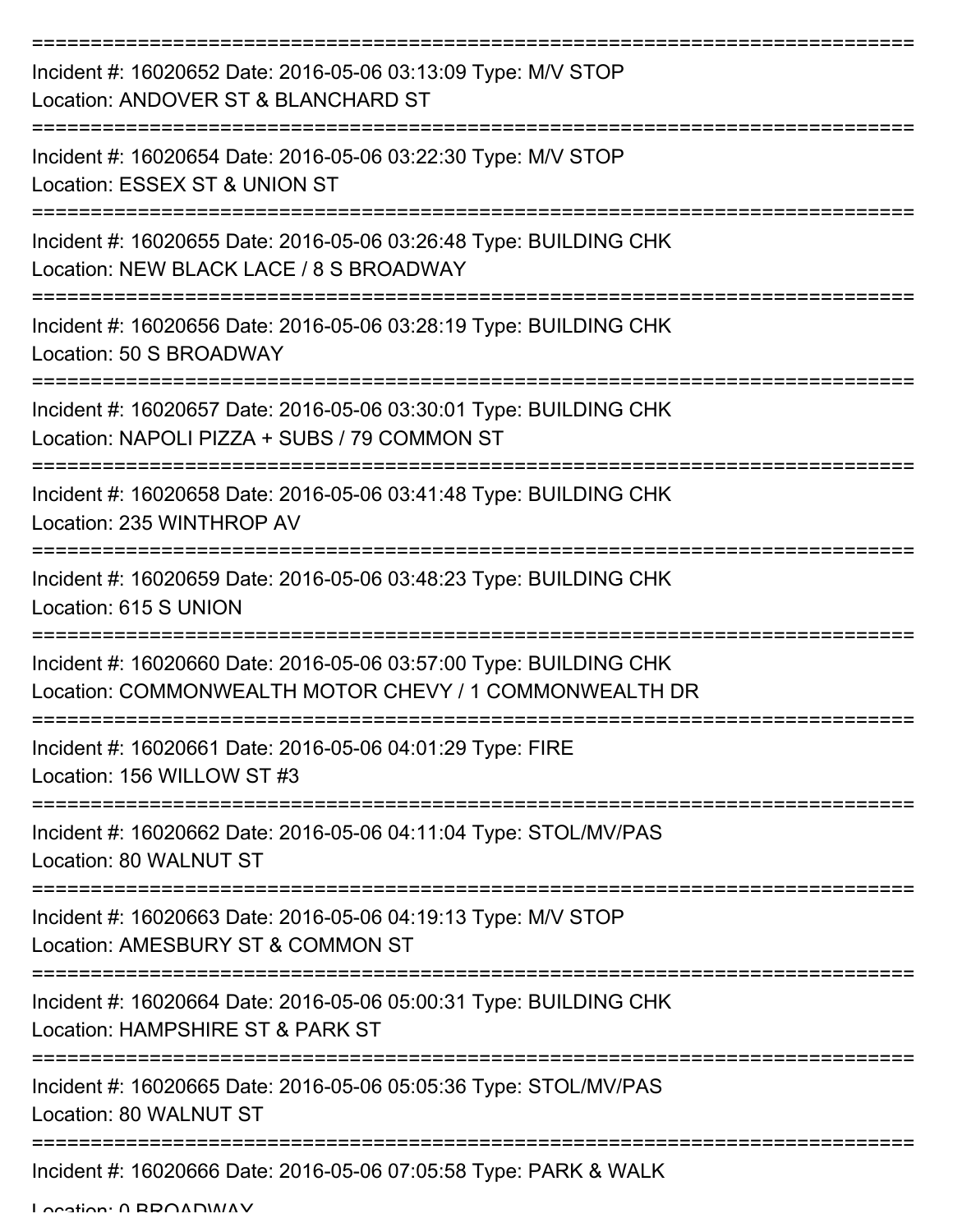| Incident #: 16020667 Date: 2016-05-06 07:14:39 Type: LOST PROPERTY<br>Location: 40 WHITE ST               |
|-----------------------------------------------------------------------------------------------------------|
| Incident #: 16020668 Date: 2016-05-06 07:39:57 Type: M/V STOP<br>Location: MT VERNON ST & S BROADWAY      |
| Incident #: 16020669 Date: 2016-05-06 07:42:56 Type: TOW OF M/V<br>Location: 10 VINE ST                   |
| Incident #: 16020670 Date: 2016-05-06 07:48:02 Type: M/V STOP<br><b>Location: MERRIMACK &amp; CENTRAL</b> |
| Incident #: 16020671 Date: 2016-05-06 07:51:08 Type: M/V STOP<br>Location: ANDOVER ST & BEACON AV         |
| Incident #: 16020672 Date: 2016-05-06 07:54:56 Type: TOW/REPOSSED<br>Location: 154 SPRUCE ST              |
| Incident #: 16020673 Date: 2016-05-06 08:06:19 Type: M/V STOP<br>Location: METHUEN ST & MILL ST           |
| Incident #: 16020674 Date: 2016-05-06 08:29:28 Type: COURT DOC SERVE<br>Location: 109 GARDEN ST           |
| Incident #: 16020675 Date: 2016-05-06 08:39:11 Type: 209A/SERVE<br>Location: 3 WOODLAND ST                |
| Incident #: 16020676 Date: 2016-05-06 08:53:53 Type: COURT DOC SERVE<br>Location: 9 CAMELLA TEOLI WY      |
| Incident #: 16020677 Date: 2016-05-06 09:01:36 Type: 209A/SERVE<br>Location: 37 WILMOT ST                 |
| Incident #: 16020678 Date: 2016-05-06 09:07:02 Type: COURT DOC SERVE<br>Location: 69 BROMFIELD ST         |
| Incident #: 16020679 Date: 2016-05-06 09:13:51 Type: COURT DOC SERVE<br>Location: 375 HAVERHILL ST        |
| Incident #: 16020680 Date: 2016-05-06 09:29:51 Type: SUS PERS/MV                                          |

Location: 406 BROADWAY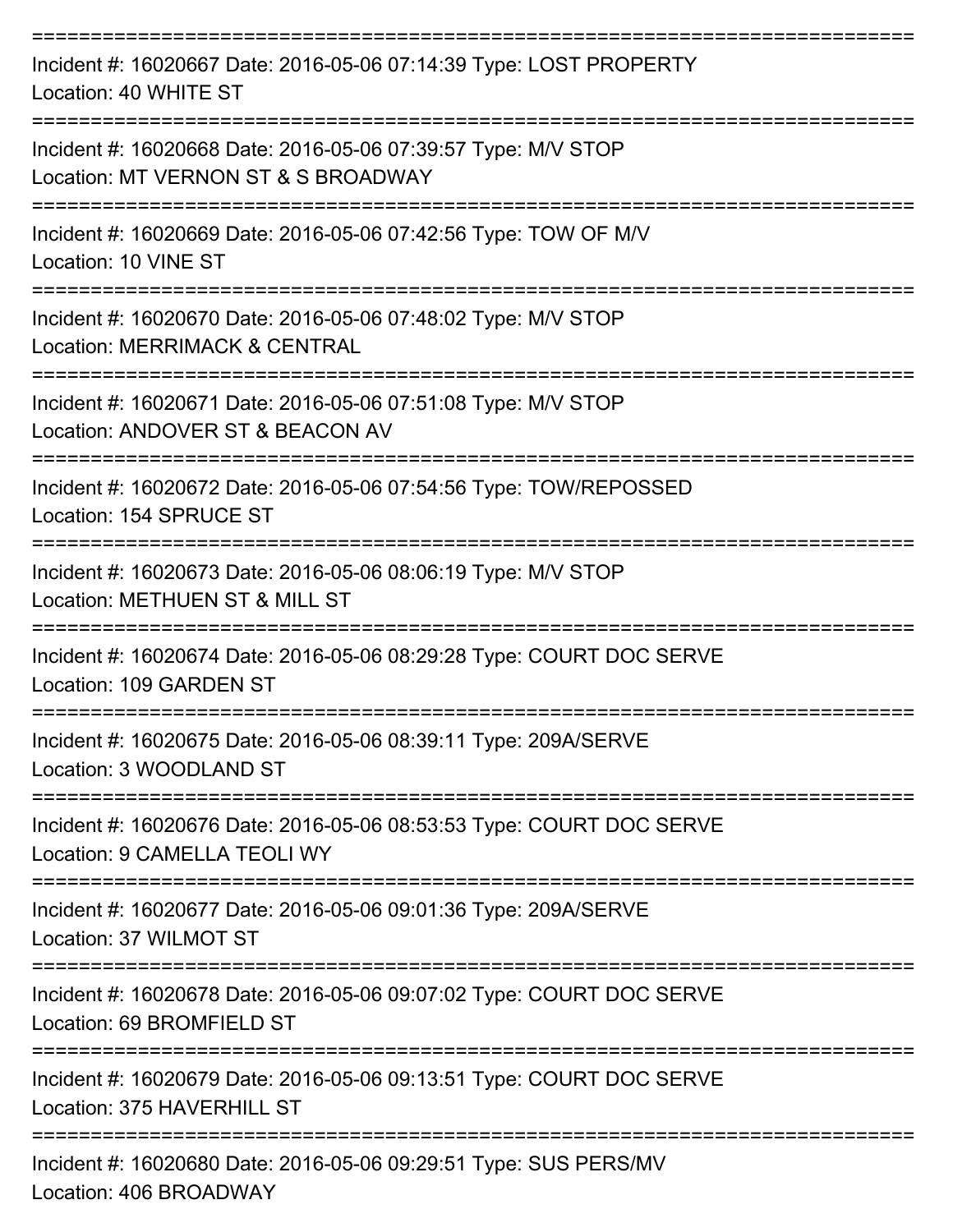| Incident #: 16020681 Date: 2016-05-06 09:37:18 Type: 209A/SERVE<br>Location: 231 WATER ST                                             |
|---------------------------------------------------------------------------------------------------------------------------------------|
| =====================================<br>Incident #: 16020682 Date: 2016-05-06 09:41:22 Type: INVESTIGATION<br>Location: 90 LOWELL ST |
| Incident #: 16020683 Date: 2016-05-06 09:55:24 Type: GENERAL SERV<br>Location: 71 N PARISH RD                                         |
| Incident #: 16020684 Date: 2016-05-06 10:14:59 Type: PARK & WALK<br>Location: BRADFORD ST & BROADWAY<br>============================  |
| Incident #: 16020685 Date: 2016-05-06 10:16:15 Type: TRESPASSING<br>Location: 205 BROADWAY                                            |
| Incident #: 16020686 Date: 2016-05-06 10:19:11 Type: SUS PERS/MV<br>Location: 280 MERRIMACK ST                                        |
| ---------------------<br>Incident #: 16020687 Date: 2016-05-06 10:29:54 Type: 209A/SERVE<br>Location: 364 ANDOVER ST                  |
| Incident #: 16020688 Date: 2016-05-06 10:31:09 Type: SUS PERS/MV<br>Location: BRADFORD ST & HAMPSHIRE ST                              |
| Incident #: 16020689 Date: 2016-05-06 10:39:34 Type: 209A/SERVE<br>Location: 115 CAMBRIDGE ST                                         |
| Incident #: 16020690 Date: 2016-05-06 10:40:43 Type: M/V STOP<br>Location: BROADWAY & ESSEX ST                                        |
| Incident #: 16020691 Date: 2016-05-06 10:42:21 Type: ALARM/BURG<br>Location: 242 MT VERNON ST                                         |
| Incident #: 16020692 Date: 2016-05-06 10:46:46 Type: 209A/SERVE<br>Location: 204 S UNION ST                                           |
| Incident #: 16020693 Date: 2016-05-06 10:57:29 Type: COURT DOC SERVE<br>Location: 109 GARDEN ST                                       |
| Incident #: 16020694 Date: 2016-05-06 10:59:29 Type: COURT DOC SERVE<br>Location: 119 MARSTON ST                                      |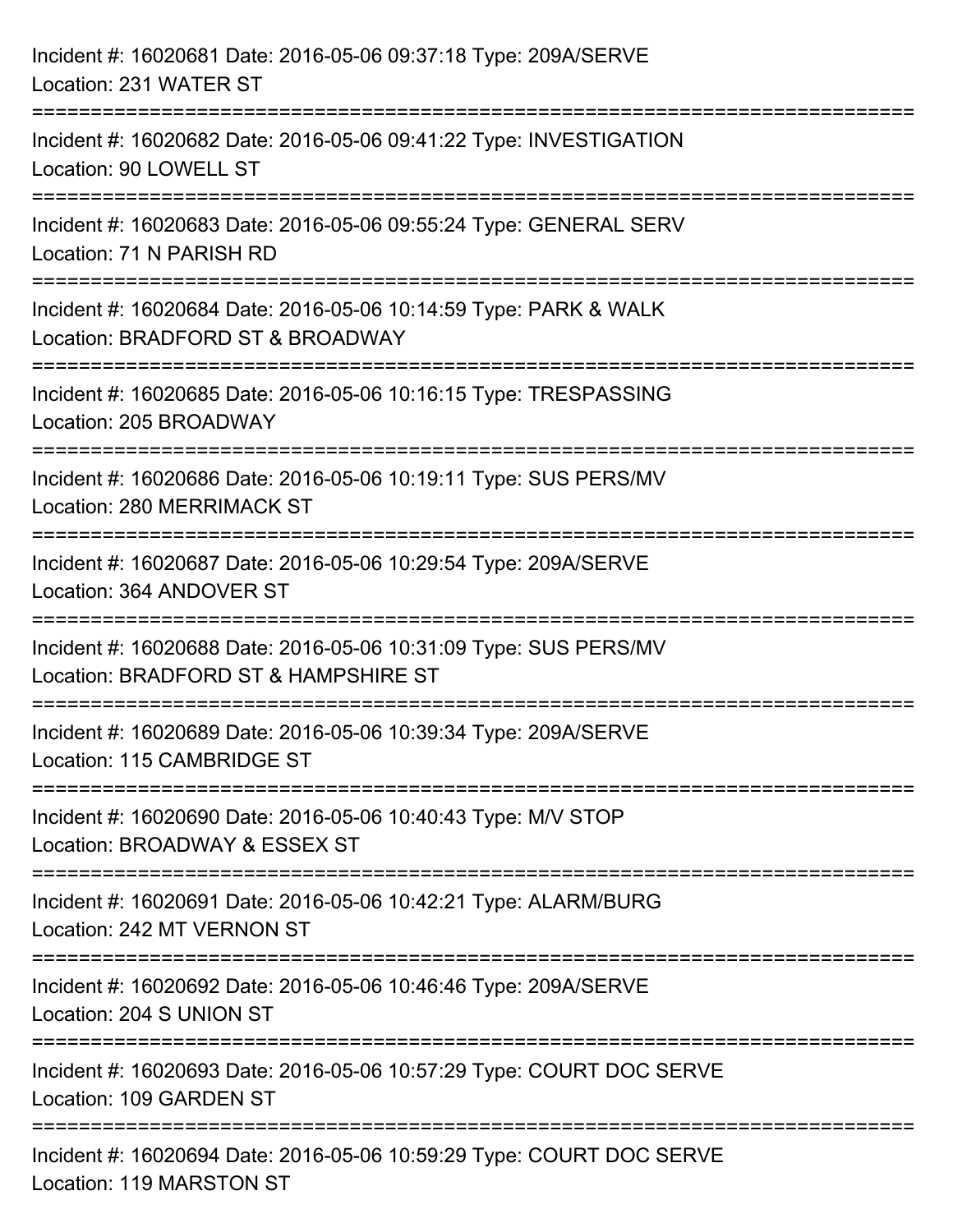| Incident #: 16020695 Date: 2016-05-06 11:01:44 Type: COURT DOC SERVE<br><b>Location: 1 TREMONT ST</b>                                     |
|-------------------------------------------------------------------------------------------------------------------------------------------|
| Incident #: 16020696 Date: 2016-05-06 11:10:36 Type: COURT DOC SERVE<br>Location: 53 BRADFORD ST                                          |
| Incident #: 16020697 Date: 2016-05-06 11:14:14 Type: NOTIFICATION<br>Location: 177 SANBORN ST #1<br>===================================== |
| Incident #: 16020699 Date: 2016-05-06 11:20:59 Type: 209A/SERVE<br>Location: 10C TENNEY ST                                                |
| Incident #: 16020698 Date: 2016-05-06 11:21:19 Type: SUS PERS/MV<br>Location: 205 BROADWAY                                                |
| Incident #: 16020700 Date: 2016-05-06 11:26:53 Type: M/V STOP<br>Location: BROADWAY & LOWELL ST                                           |
| Incident #: 16020701 Date: 2016-05-06 11:32:28 Type: M/V STOP<br>Location: BROADWAY & LOWELL ST<br>:===============                       |
| Incident #: 16020702 Date: 2016-05-06 11:34:23 Type: SUS PERS/MV<br>Location: 206 BROADWAY                                                |
| Incident #: 16020703 Date: 2016-05-06 11:36:10 Type: DRUG VIO<br>Location: 18 SALEM ST                                                    |
| Incident #: 16020704 Date: 2016-05-06 11:36:25 Type: SUS PERS/MV<br>Location: 66 BERKELEY ST                                              |
| Incident #: 16020705 Date: 2016-05-06 11:37:20 Type: M/V STOP<br>Location: 81 CROSS ST                                                    |
| Incident #: 16020706 Date: 2016-05-06 11:37:53 Type: M/V STOP<br>Location: BROADWAY & LOWELL ST                                           |
| Incident #: 16020707 Date: 2016-05-06 11:39:05 Type: M/V STOP<br>Location: ANDOVER ST & WINTHROP AV                                       |
| Incident #: 16020708 Date: 2016-05-06 11:39:31 Type: MV/BLOCKING<br>Location: ESSEX ST & FRANKLIN ST                                      |

===========================================================================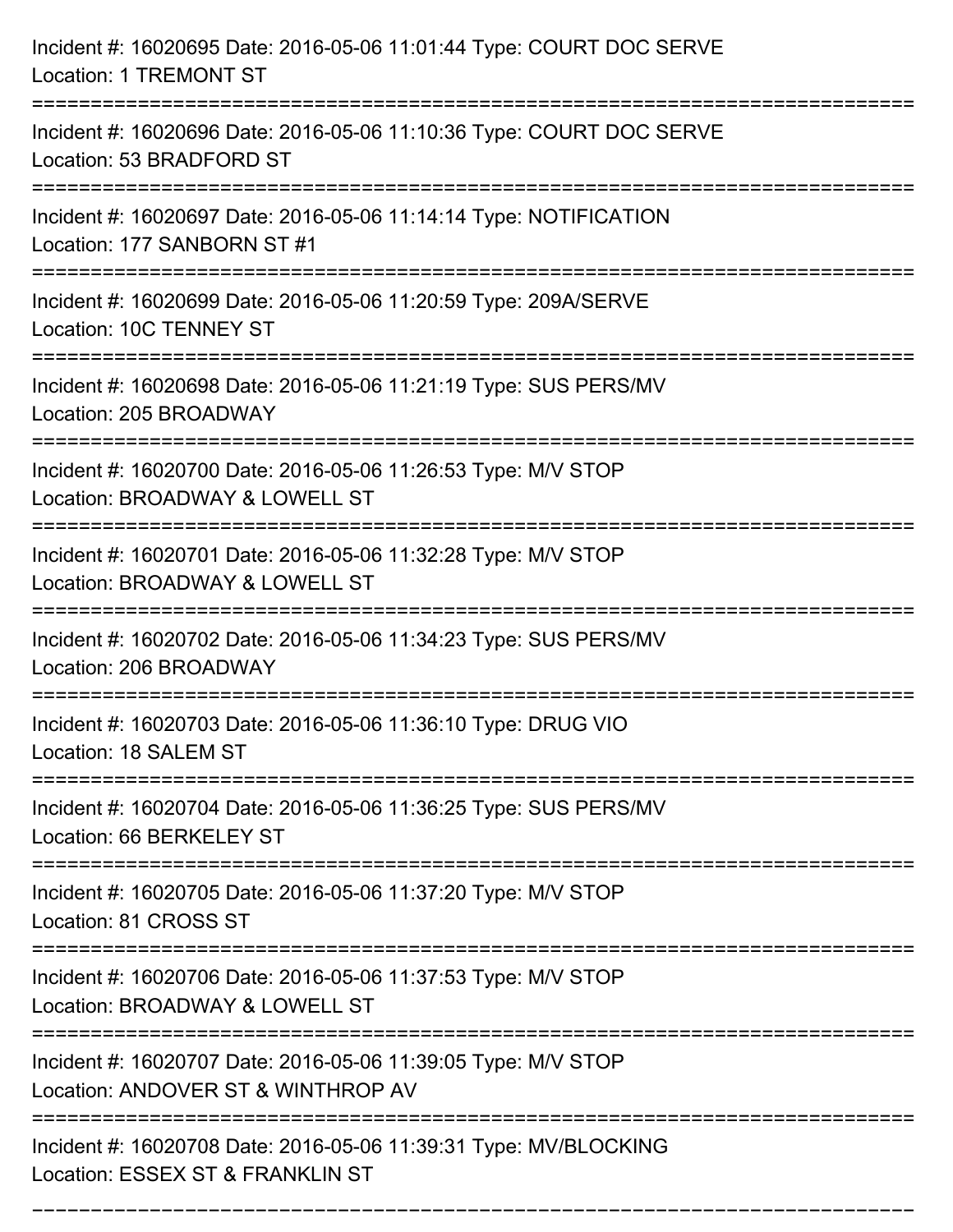| Incident #: 16020709 Date: 2016-05-06 11:40:30 Type: SUS PERS/MV<br>Location: 90 LOWELL ST                                                             |
|--------------------------------------------------------------------------------------------------------------------------------------------------------|
| Incident #: 16020710 Date: 2016-05-06 11:47:40 Type: DEATH SUDDEN<br><b>Location: FOREST ST</b>                                                        |
| Incident #: 16020711 Date: 2016-05-06 11:57:37 Type: MEDIC SUPPORT<br>Location: BRADFORD ST & FRANKLIN ST                                              |
| Incident #: 16020712 Date: 2016-05-06 12:17:06 Type: ANIMAL COMPL<br>Location: 19 DOYLE ST                                                             |
| Incident #: 16020713 Date: 2016-05-06 12:23:25 Type: 911 HANG UP<br>Location: NEW BALANCE ATHLETIC SHOE CORP / 5 S UNION ST                            |
| Incident #: 16020714 Date: 2016-05-06 12:24:20 Type: M/V STOP<br>Location: ANDOVER ST & WINTHROP AV                                                    |
| Incident #: 16020715 Date: 2016-05-06 12:29:51 Type: RECOV/STOL/MV<br>Location: 83 KINGSTON ST                                                         |
| Incident #: 16020716 Date: 2016-05-06 12:31:55 Type: INVESTIGATION<br>Location: 44 LIPPOLD ST                                                          |
| Incident #: 16020717 Date: 2016-05-06 12:37:08 Type: MEDIC SUPPORT<br>Location: 384 HAVERHILL ST                                                       |
| Incident #: 16020718 Date: 2016-05-06 12:54:21 Type: AUTO ACC/UNK PI<br>Location: MERRIMACK ST & PARKER ST                                             |
| Incident #: 16020719 Date: 2016-05-06 12:56:54 Type: AUTO ACC/UNK PI<br>Location: HAVERHILL ST & JACKSON ST                                            |
| Incident #: 16020720 Date: 2016-05-06 12:57:32 Type: AUTO ACC/NO PI<br>Location: MERRIMACK & CANAL                                                     |
| Incident #: 16020721 Date: 2016-05-06 13:00:41 Type: DRUG OVERDOSE<br>Location: CVS PHARMACY / 266 BROADWAY                                            |
| ======================<br>======================<br>Incident #: 16020722 Date: 2016-05-06 13:04:29 Type: M/V STOP<br>Location: LAWRENCE ST & WALNUT ST |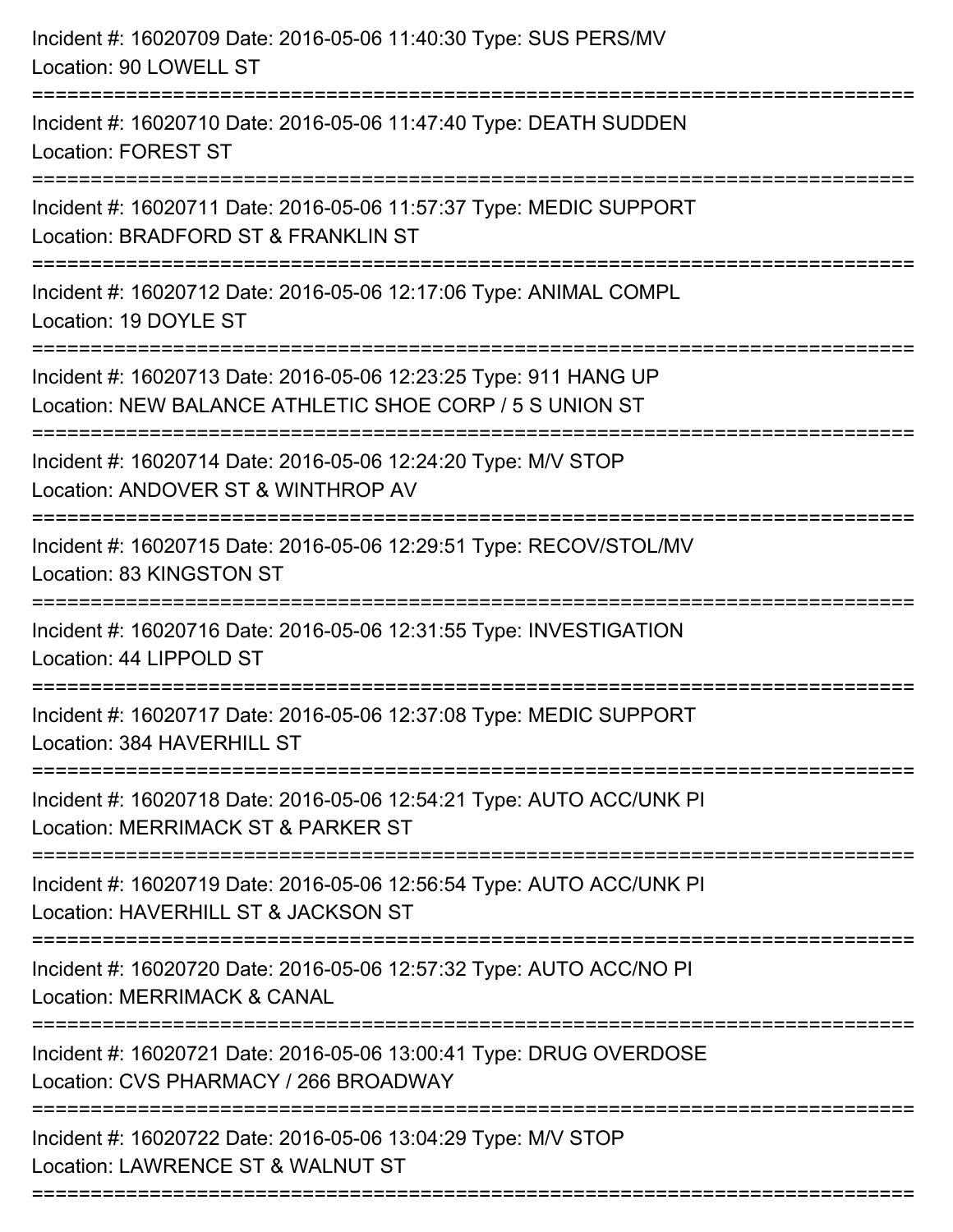Location: WESLEY ST & WILLIAM ST =========================================================================== Incident #: 16020724 Date: 2016-05-06 13:19:10 Type: LARCENY/PAST Location: 120 BROADWAY =========================================================================== Incident #: 16020725 Date: 2016-05-06 13:27:21 Type: SUS PERS/MV Location: 278 BROADWAY =========================================================================== Incident #: 16020726 Date: 2016-05-06 13:28:07 Type: SUS PERS/MV Location: 264 S UNION ST =========================================================================== Incident #: 16020727 Date: 2016-05-06 13:34:39 Type: RECOV/STOL/MV Location: 16 BIRCH ST =========================================================================== Incident #: 16020728 Date: 2016-05-06 13:39:00 Type: AUTO ACC/NO PI Location: MAY & MANCHESTER =========================================================================== Incident #: 16020729 Date: 2016-05-06 13:49:13 Type: AUTO ACC/UNK PI Location: TRAIN STATION / 211 MERRIMACK ST =========================================================================== Incident #: 16020730 Date: 2016-05-06 13:56:06 Type: VIO CITY ORD Location: 3 HOME ST =========================================================================== Incident #: 16020731 Date: 2016-05-06 13:59:24 Type: A&B PAST Location: BRUCE SCHOOL / 135 BUTLER ST =========================================================================== Incident #: 16020732 Date: 2016-05-06 14:04:26 Type: MISSING PERS Location: 59 TREMONT ST =========================================================================== Incident #: 16020733 Date: 2016-05-06 14:07:25 Type: AUTO ACC/NO PI Location: MARKET ST & S UNION ST =========================================================================== Incident #: 16020734 Date: 2016-05-06 14:12:13 Type: AUTO ACC/NO PI Location: CENTRAL BRIDGE / 0 MERRIMACK ST =========================================================================== Incident #: 16020735 Date: 2016-05-06 14:16:07 Type: M/V STOP Location: 239 BROADWAY =========================================================================== Incident #: 16020736 Date: 2016-05-06 14:26:35 Type: SUS PERS/MV Location: COMMUNITY WORKS / 168 NEWBURY ST ===========================================================================

Incident #: 16020737 Date: 2016 05 06 14:31:29 Type: 2016 05 14:31:29 Type: AUTO ACC/NO PI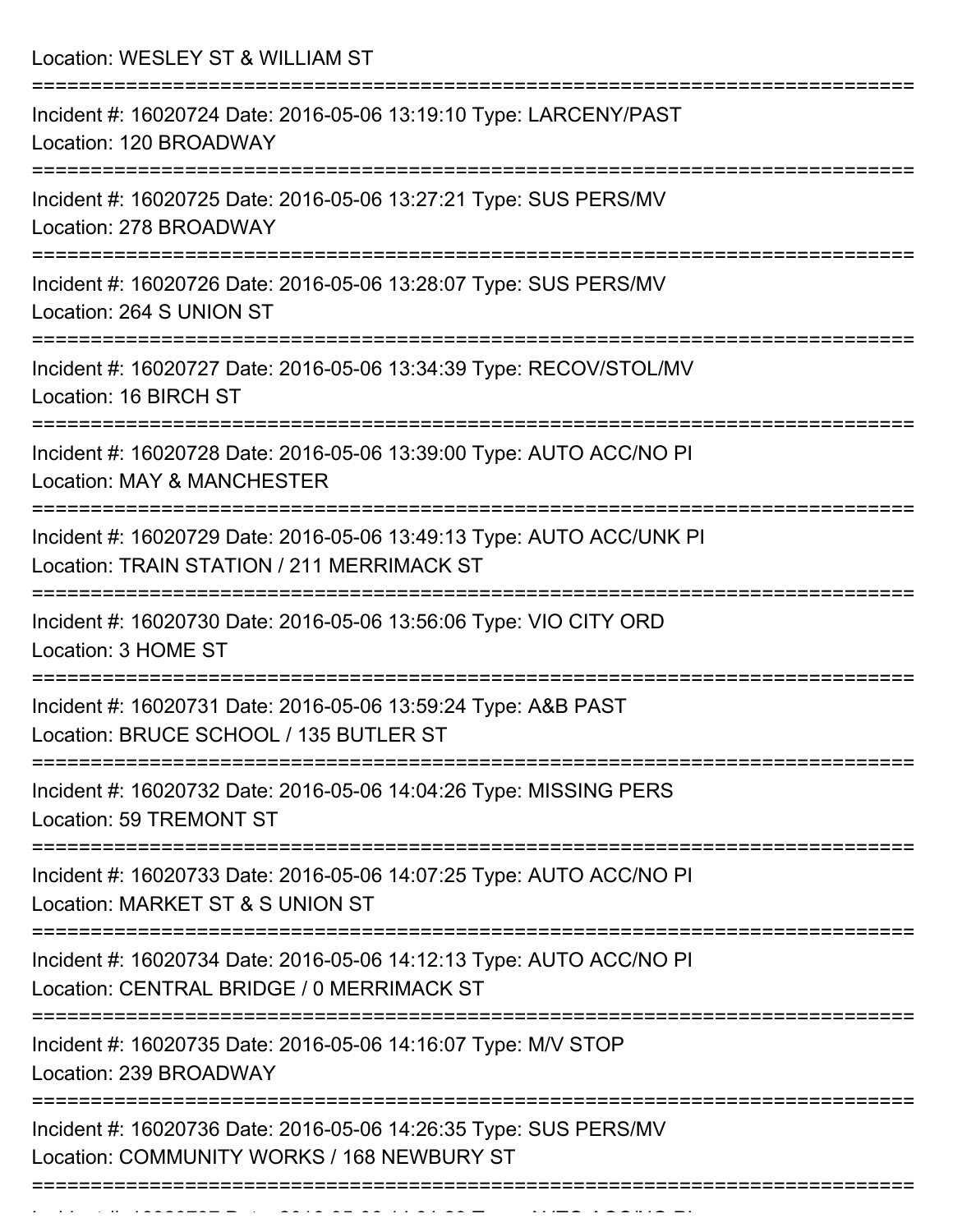Location: 2 HOLLY ST

| Incident #: 16020738 Date: 2016-05-06 15:00:01 Type: DISTURBANCE<br>Location: BRADFORD ST & FRANKLIN ST                       |
|-------------------------------------------------------------------------------------------------------------------------------|
| Incident #: 16020740 Date: 2016-05-06 15:19:46 Type: IDENTITY THEFT<br>Location: 90 LOWELL ST                                 |
| Incident #: 16020739 Date: 2016-05-06 15:20:29 Type: AUTO ACC/NO PI<br>Location: SOUTH LAWRENCE EAST SCHOOL / 165 CRAWFORD ST |
| Incident #: 16020741 Date: 2016-05-06 15:35:54 Type: STOL/MV/PAS<br>Location: 32 HALL ST                                      |
| Incident #: 16020742 Date: 2016-05-06 15:38:21 Type: SUS PERS/MV<br>Location: WALGREENS / 135 BROADWAY                        |
| Incident #: 16020743 Date: 2016-05-06 15:51:23 Type: INVESTIGATION<br>Location: 90 LOWELL ST                                  |
| Incident #: 16020744 Date: 2016-05-06 16:15:00 Type: AUTO ACC/NO PI<br>Location: 261 LAWRENCE ST                              |
| Incident #: 16020745 Date: 2016-05-06 16:15:39 Type: M/V STOP<br>Location: 305 BROADWAY                                       |
| Incident #: 16020746 Date: 2016-05-06 16:16:15 Type: TRESPASSING<br>Location: NICKS / 195 LOWELL ST                           |
| Incident #: 16020748 Date: 2016-05-06 16:18:31 Type: A&B PAST<br>Location: 494 HAVERHILL ST #2                                |
| Incident #: 16020747 Date: 2016-05-06 16:19:24 Type: M/V STOP<br>Location: LAWRENCE ST & METHUEN ST                           |
| Incident #: 16020749 Date: 2016-05-06 16:22:29 Type: MAL DAMAGE<br>Location: 76 AMES ST                                       |
| Incident #: 16020750 Date: 2016-05-06 16:26:25 Type: AUTO ACC/NO PI<br>Location: CROWN FRIED CHICKEN / 205 BROADWAY           |
|                                                                                                                               |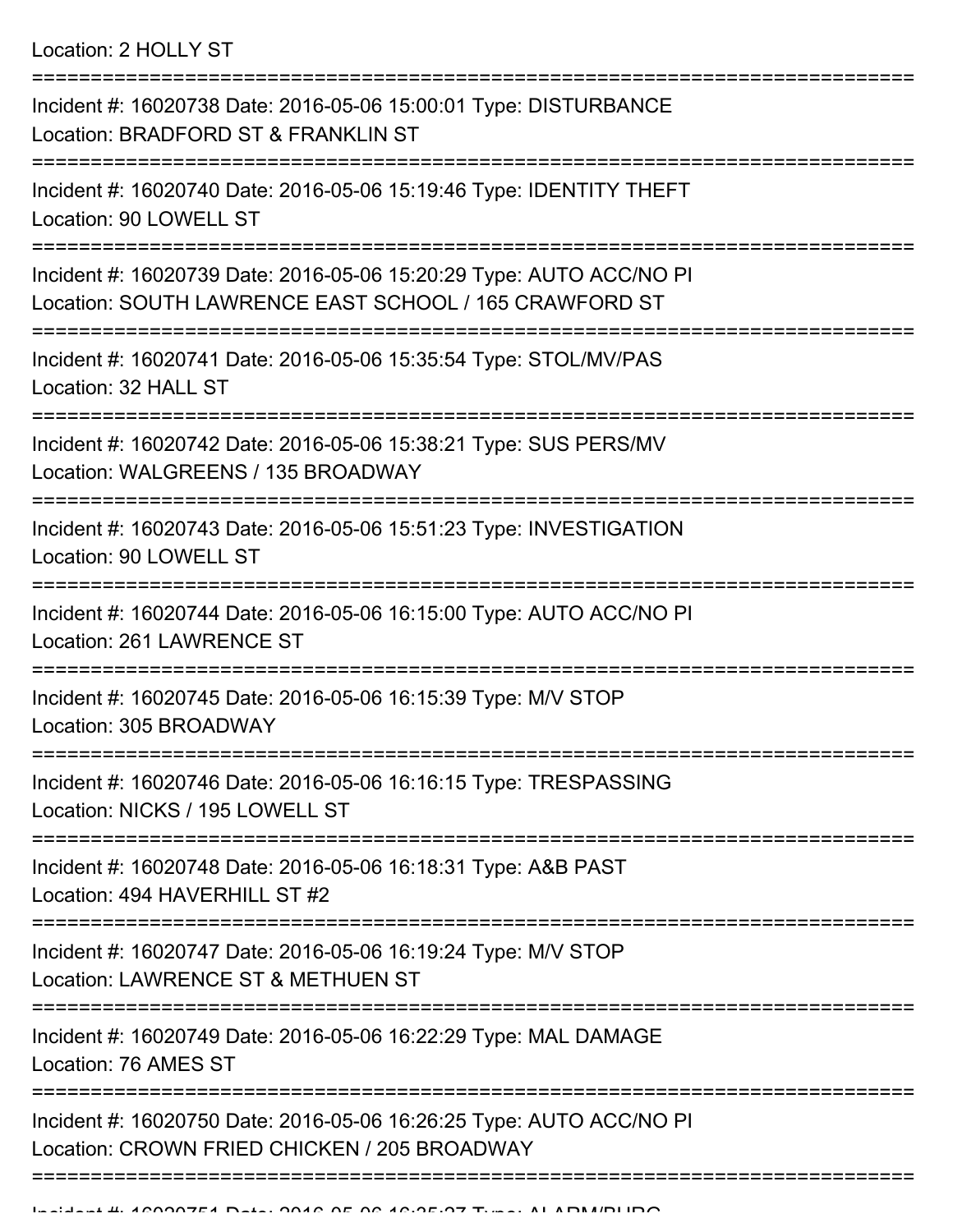| Location: 77 DUCKETT AV                                                                                                             |
|-------------------------------------------------------------------------------------------------------------------------------------|
| Incident #: 16020752 Date: 2016-05-06 17:11:59 Type: DISTURBANCE<br>Location: 31 BROOK ST FL 3                                      |
| Incident #: 16020753 Date: 2016-05-06 17:23:28 Type: STOL/MV/PAS<br>Location: 32 HALL ST                                            |
| Incident #: 16020754 Date: 2016-05-06 17:29:15 Type: M/V STOP<br>Location: 85 MANCHESTER ST<br>:==================================  |
| Incident #: 16020755 Date: 2016-05-06 17:41:41 Type: NOISE ORD<br><b>Location: 2 GRAICHEN TER</b>                                   |
| Incident #: 16020756 Date: 2016-05-06 17:42:50 Type: DISTURBANCE<br>Location: 5 HOME ST                                             |
| Incident #: 16020759 Date: 2016-05-06 17:53:25 Type: ANIMAL COMPL<br>Location: ARLINGTON ST & LAWRENCE ST<br>:===================== |
| Incident #: 16020757 Date: 2016-05-06 17:53:31 Type: M/V STOP<br>Location: MARKET ST & PARKER ST                                    |
| Incident #: 16020758 Date: 2016-05-06 17:54:08 Type: M/V STOP<br>Location: 85 MANCHESTER ST                                         |
| Incident #: 16020760 Date: 2016-05-06 17:58:15 Type: DISTURBANCE<br>Location: 31 BROOK ST                                           |
| Incident #: 16020761 Date: 2016-05-06 18:12:14 Type: DISTURBANCE<br>Location: LAWLOR SCHOOL / 4 LEXINGTON ST                        |
| Incident #: 16020762 Date: 2016-05-06 18:19:41 Type: ALARM/BURG<br>Location: 15 WOOD LN                                             |
| Incident #: 16020763 Date: 2016-05-06 18:35:23 Type: M/V STOP<br>Location: MERRIMACK ST & S CANAL ST                                |
| Incident #: 16020764 Date: 2016-05-06 18:36:12 Type: WOMAN DOWN<br>Location: 2 SARATOGA ST                                          |
|                                                                                                                                     |

Incident #: 16020765 Date: 2016-05-06 18:39:39 Type: SUS PERS/MV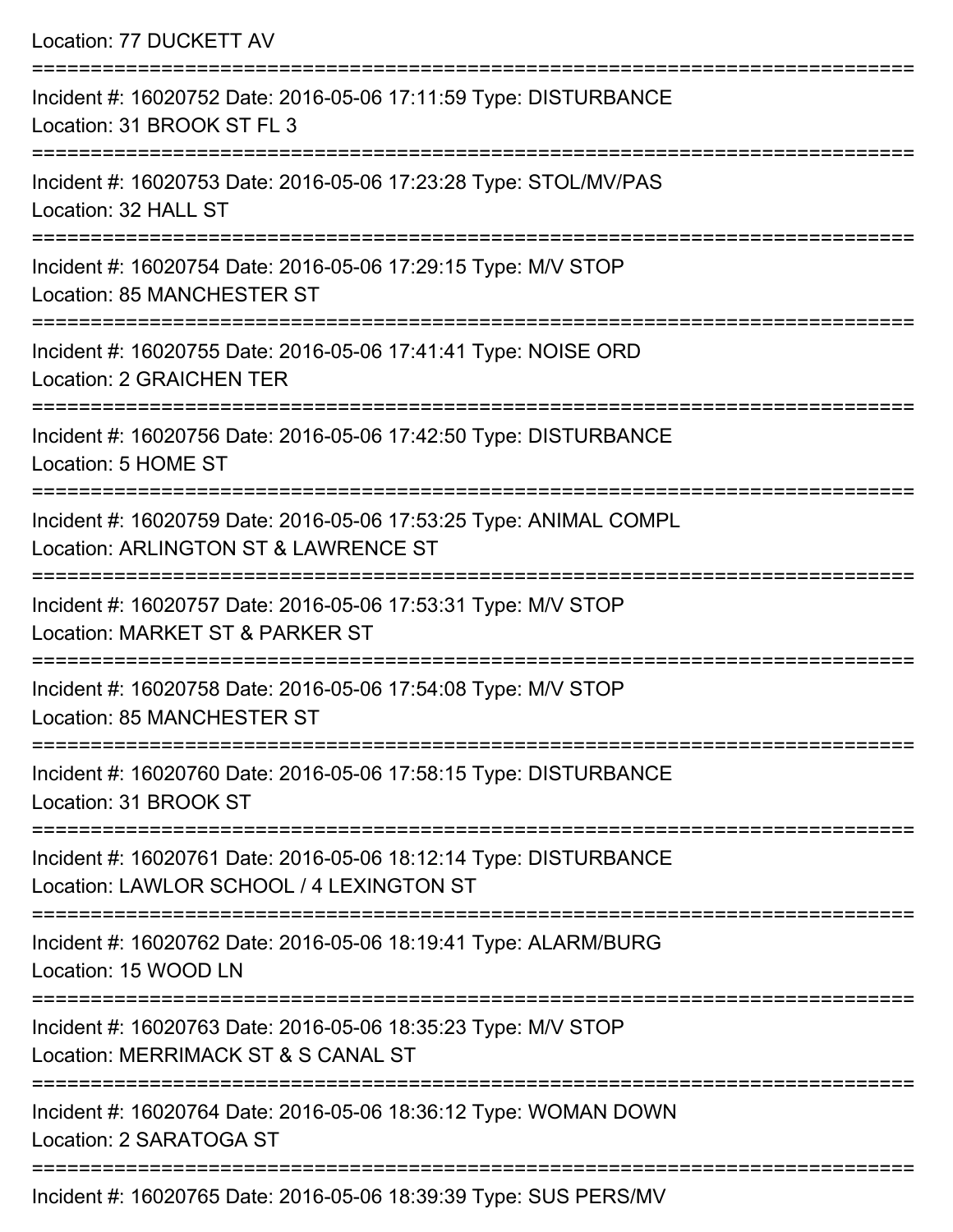| Incident #: 16020766 Date: 2016-05-06 18:46:57 Type: TENANT PROB<br>Location: 14-16 CLARENCE TER FL 3     |
|-----------------------------------------------------------------------------------------------------------|
| Incident #: 16020767 Date: 2016-05-06 19:00:39 Type: NOTIFICATION<br>Location: 148 BUTLER ST              |
| Incident #: 16020768 Date: 2016-05-06 19:04:15 Type: M/V STOP<br>Location: 194 OSGOOD ST                  |
| Incident #: 16020769 Date: 2016-05-06 19:08:50 Type: KEEP PEACE<br>Location: 126 MAPLE ST                 |
| Incident #: 16020770 Date: 2016-05-06 19:22:09 Type: M/V STOP<br>Location: 22 FARLEY ST                   |
| Incident #: 16020771 Date: 2016-05-06 20:00:40 Type: ALARM/BURG<br>Location: 38 LYNN ST                   |
| Incident #: 16020772 Date: 2016-05-06 20:01:57 Type: M/V STOP<br>Location: AMESBURY ST & COMMON ST        |
| Incident #: 16020773 Date: 2016-05-06 20:03:22 Type: B&E/MV/PAST<br>Location: 189 ESSEX ST                |
| Incident #: 16020774 Date: 2016-05-06 21:21:01 Type: M/V STOP<br><b>Location: LOWELL ST</b>               |
| Incident #: 16020775 Date: 2016-05-06 22:04:24 Type: FIRE<br>Location: 270 LAWRENCE ST                    |
| Incident #: 16020776 Date: 2016-05-06 22:29:55 Type: SUS PERS/MV<br>Location: 550 BROADWAY                |
| Incident #: 16020777 Date: 2016-05-06 22:37:29 Type: LOUD NOISE<br>Location: 62 MELVIN ST                 |
| Incident #: 16020778 Date: 2016-05-06 22:42:06 Type: AUTO ACC/NO PI<br>Location: BROADWAY & MANCHESTER ST |
| Incident #: 16020779 Date: 2016-05-06 22:42:40 Type: NOISE ORD                                            |